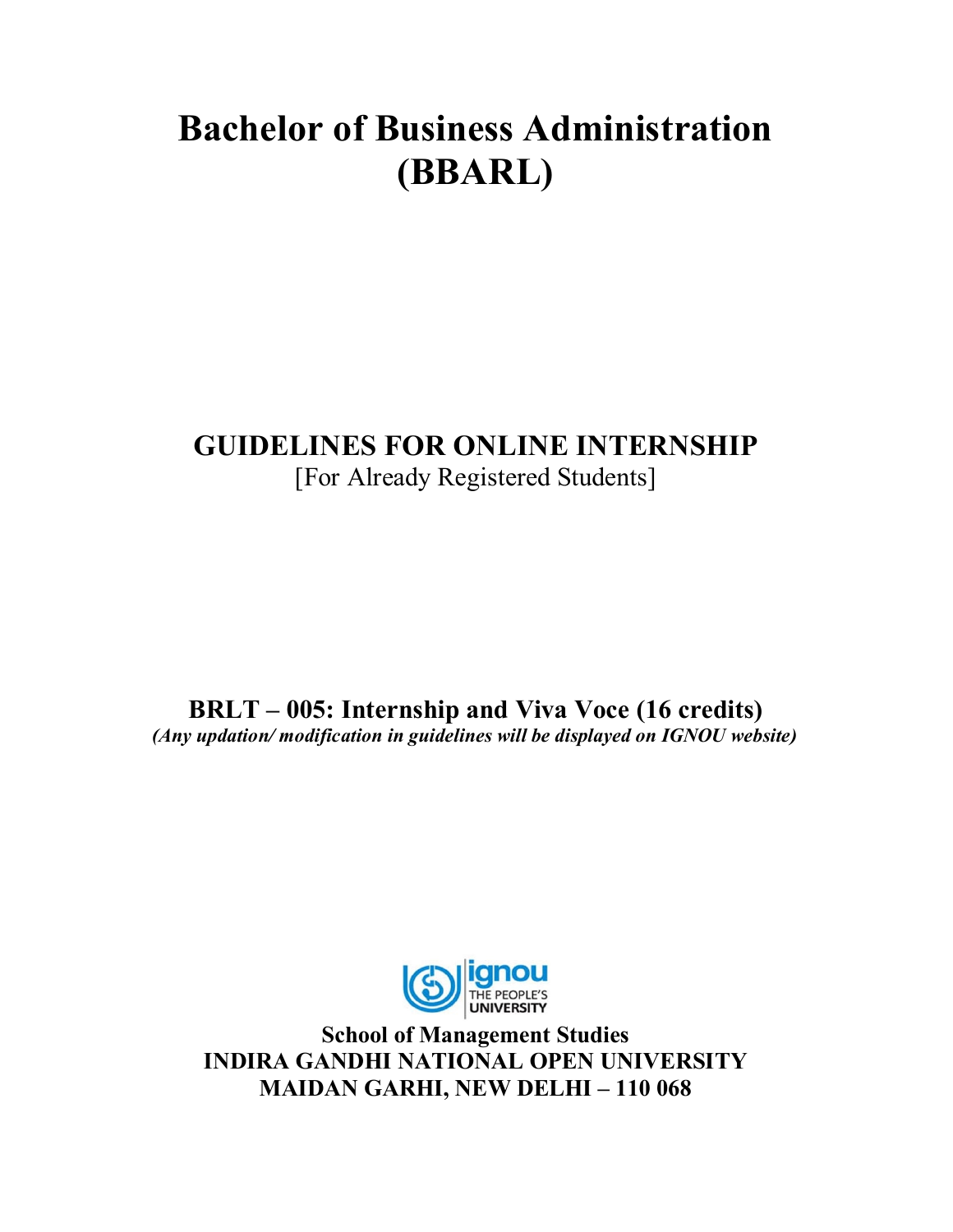### **1. INTRODUCTION**

Internship is an important component of BBARL programme that provides the learners with hands on practice. However, due to the COVID19 situation, it is difficult for the learners of BBARL to carry out regular internship. Therefore, the Discipline of Commerce has permitted the learners who have not completed their internship due to pandemic can carry out Online Internship.

In this regard the workbook (Internship and Viva-voce (BRLT-005))is to be submitted by the learner to the respective regional center, and it will be evaluated by the faculty members of the discipline and the status will be informed to the learner.

#### **Criteria for Online Internship**

- 1. The online internship needs to be offered by retail experts.
- 2. The sessions of the retail's experts offering the online internship need to be recorded, with the help of which the Discipline can authenticate the internship.
- 3. The structure of the internship needs to be as per the modules given in the workbook.
- 4. The online internship needs to provide enough scope for practical work that the learner can carry out and the content needs to reflect the same. It should not be the just theoretical information that can be learnt through other sources
- 5. The recorded sessions need to be uploaded on the open source, with the help of which the learners can complete the workbook
- 6. Working or sponsored candidates of retail sector fulfill the criteria of internship from their respective organization.

#### **2. PROCEDURE TO BE FOLLOWED FOR SUBMISSION OF WORKBOOK FOR ONLINE INTERNSHIP**

The following is the procedure that needs to be followed by the learner:

- 1. The learner will attend/watch the sessions of the retail experts during the online internship.
- 2. The workbook to be submitted to the respective regional center.
- 3. The workbook for Online Internship from the learner in this regard needs to provide the following details:
	- Name of the Learner
	- Enrolment number
	- Email and Mobile number of the Learner
	- Programme Code
	- Course Code of Internship
	- Regional Centre
	- **Study Centre**

Without the above information, the workbook will not be evaluated.

#### **3. WORKBOOK**